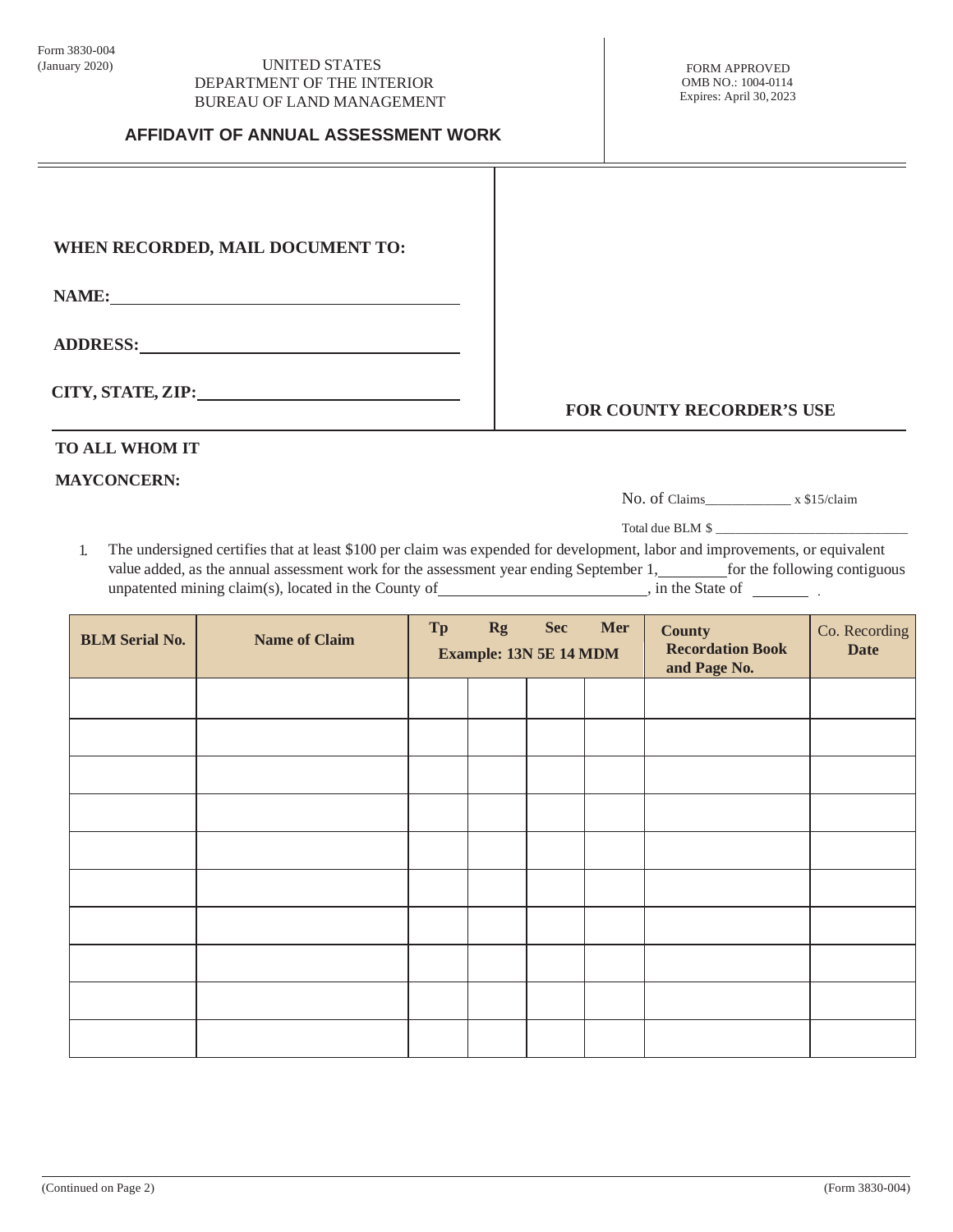2. Type of labor and improvements (specify what was done and give the total value for that labor and improvement to show atleast \$100 for each claim). If a geological, geochemical, or geophysical survey was performed, as per 30 U.S.C. 28-1, reference the title of the report of survey, give cost and date of the survey and report, and indicate it was fled with the County Recorder:

| <b>Description of Work Performed</b> | <b>Value of Work</b><br>Performed | Date Work Was<br><b>Performed</b> |
|--------------------------------------|-----------------------------------|-----------------------------------|
|                                      |                                   |                                   |
|                                      |                                   |                                   |
|                                      |                                   |                                   |
|                                      |                                   |                                   |
|                                      |                                   |                                   |

3. Name and mailing address of each person who performed the labor and improvements:

**Name (please print) Current Mailing Address (please print)**

4. Name and mailing address of each person who holds and claims the subject mining claim(s) for the valuable mineralscontained therein. Be sure to indicate if there is a change of address:

| Name (please print) | <b>Current Mailing Address (please print)</b> |  |  |  |
|---------------------|-----------------------------------------------|--|--|--|
|                     |                                               |  |  |  |
|                     |                                               |  |  |  |
|                     |                                               |  |  |  |
|                     |                                               |  |  |  |
|                     |                                               |  |  |  |
|                     |                                               |  |  |  |
|                     |                                               |  |  |  |
|                     |                                               |  |  |  |
| 5.                  |                                               |  |  |  |

were erected upon the subject claim(s), and all notices required by law were posted on the subject claim(s) or copies thereof were in place, and at said date, each corner monument bore or contained markings sufficient to appropriately designate the corner of the claim to which it pertains and the name of the claim(s).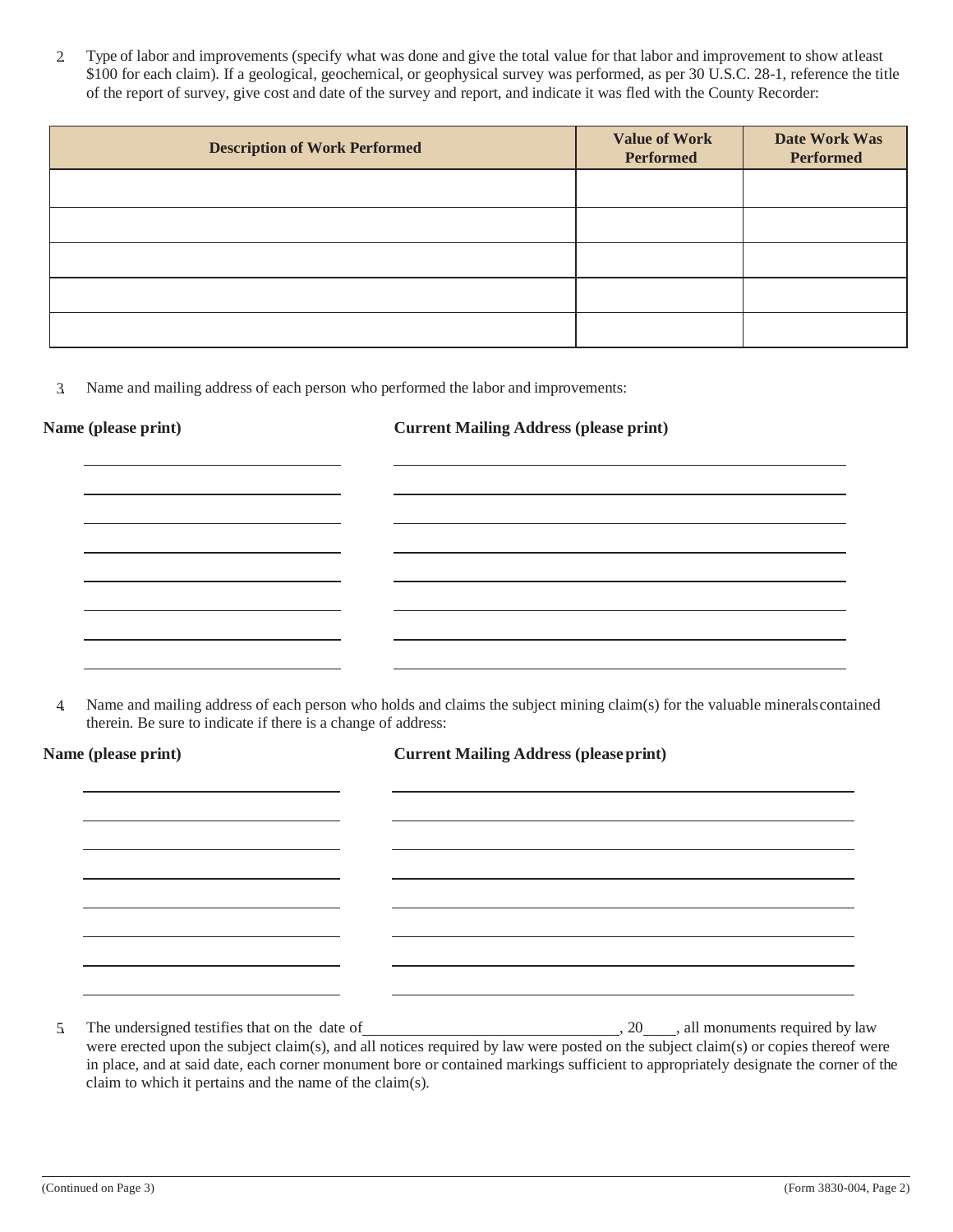| I hereby certify under penalty of perjury under the laws of the State of |  |
|--------------------------------------------------------------------------|--|
| true and correct:                                                        |  |

Date:

(Signature of person responsible for above statement)

Title 18 U.S.C. 1001 and 43 U.S.C. 1212 make it a crime for any person knowingly and willfully to make to any department or agency of the United States any false, fictitious or fraudulent statements or representations as to any matter within its jurisdiction.

|                                                                                   | <b>Notary Block</b> |  |
|-----------------------------------------------------------------------------------|---------------------|--|
| SUBSCRIBED AND SWORNTO before me, this ___________ day of _______________________ |                     |  |
| By: $\qquad \qquad$<br>(Signature of Affiant)                                     |                     |  |
| Title:                                                                            |                     |  |
|                                                                                   |                     |  |

## INSTRUCTIONS

- 1. This is an optional form that may be used to satisfy the requirements for the Bureau of Land Management (BLM) under the provisions of 43 U.S.C. §1744 and 30 U.S.C. §28-28d and the regulations thereunder (43 CFR part 3835). Since local and State laws may vary, you should contact your local and State agencies where the claims are located to ensure all applicable laws and requirements are satisfied.
- 2. The claimant(s) must fill in the date in paragraph 1 for the applicable assessment year and the county and state where the claims are located.
- 3. All claim names and BLM serial numbers for which this assessment affidavit applies must be listed. Additionally, legal descriptions, and original county recording information may be listed for additional identification purposes.
- 4. The claimant(s) must complete paragraph 2 listing all labor or improvements which was performed on or did benefit the subject mining claims. The value and date of the labor or improvements must also be listed. The total amount of labor or improvements can be listed, but the total expenditure must equal at least \$100 for each claim.
- 5. The names and current mailing addresses of the person(s) performing the labor must be listed in paragraph 3.
- 6. The name and current mailing address of each owner (claimant) of the claims must be listed in paragraph 4. The mailing address shall be the owner's address and not the address of an agent or anyone representing the claimant. Be sure to note if there has been a change of address.
- 7. Paragraph 5 shall be completed to show the date it was verified that all monuments required by law were properly erected, all notices were posted, and that corners were appropriately designated for all claims listed.
- 8. An exact legible reproduction or duplicate (other than microfilm or other electronic media) of this affidavit or another type of affidavit of assessment work that you file or will file in the county where each claim is located, must be filed with the BLM on or before December 30 of the calendar year in which the assessment year ends. For mill or tunnel sites, a separate notice of intent to hold must be fled with the BLM on or before December 30. Requirements for fling a notice of intent to hold can be found at 43 CFR 3835.33.
- 9. A processing fee of \$15 for each claim listed must be remitted to the BLM along with this or any other affidavit of assessment work.